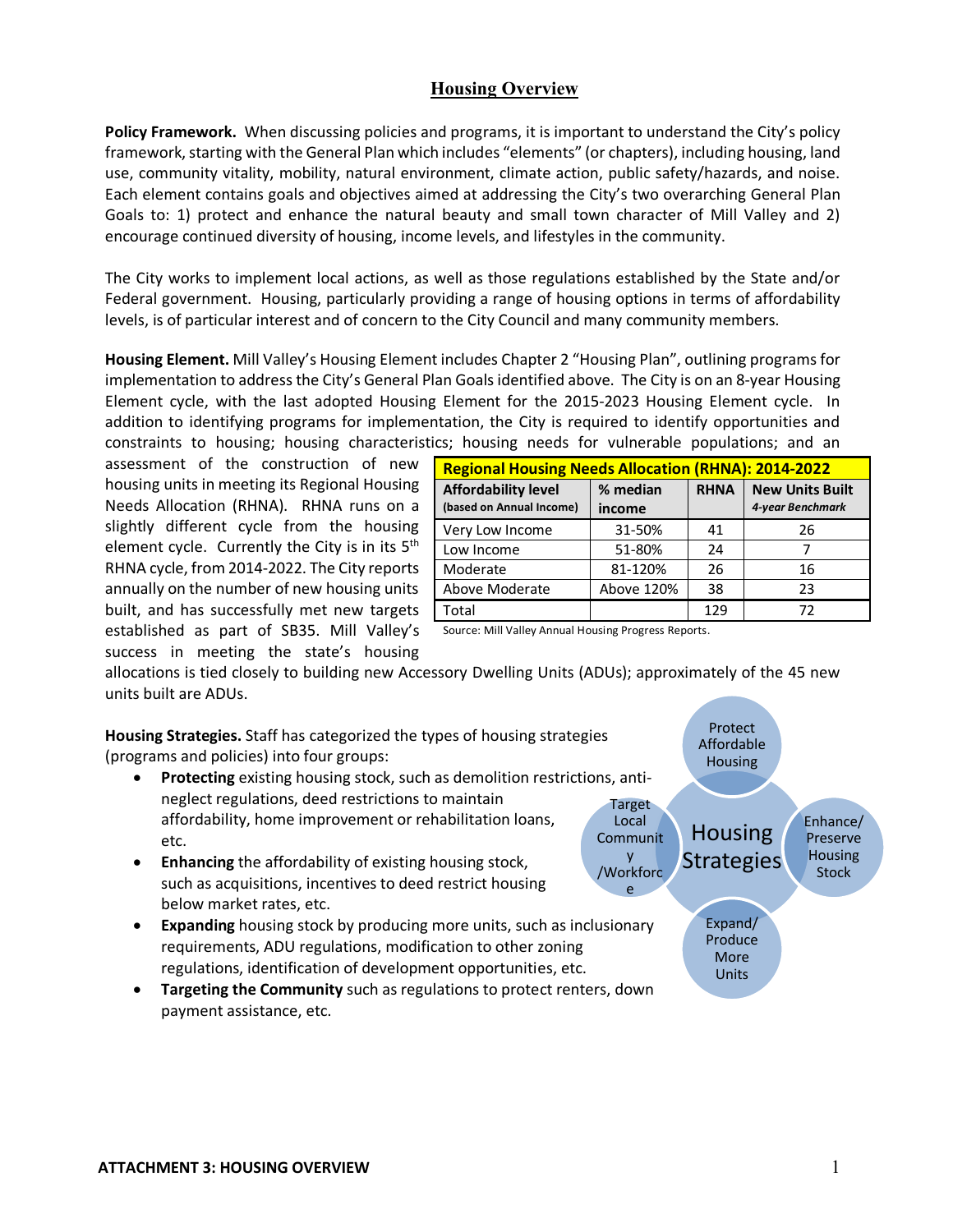**Implementation.** The Housing Element includes 38 housing programs for implementation during the 2015-2023. Recent accomplishments include:

- Affordable Housing Ordinance adopted in 2017. All residential building permits valued over \$100,000 must contribute towards the City's goal to diversify its housing stock by paying an affordable housing impact fee (1% of construction valuation). Rental and ownership projects with 4 or more units must build 25% units as affordable (half moderate/half low income).
- Housing Advisory Committee assembled to discuss housing related policies and assist with the reviewing the use of Affordable Housing Trust Fund money (see above).
- Housing Summit hosted by the City with over 125 community members in attendance and 4 expert panelists on housing (development and policy-related).
- Junior ADU regulations (in progress)
- Additional ADU regulations to strengthening affordability/rental requirements for those ADUs created with Floor Area bonus (in progress)
- On-going coordination to pool resources (staff and financial resources)

**Affordable Housing Trust Fund.** An Affordable Housing Trust Fund has been established as part of the adoption of the Affordable Housing Ordinance for the purpose of creating, developing and/or maintaining existing housing targeted for Affordable Households within the City.

# **Overview of Community Feedback and Interest in Housing**

Public comment received at the Housing Summit held on November 30, 2017 is consistent with that expressed during the development and adoption of the Housing Element in 2015. Residents are interested in affordable housing, particularly so that long-time residents can remain and young families can establish themselves in the community. Other members of the public are interested in living in Mill Valley to be in close proximity of work but cannot afford to do so. There is also a large interest and concern to balance development with traffic, parking and other environmental impacts. There was also clear interest in expanding the opportunity to establish accessory dwelling units and junior ADUs within the Single-Family Residential areas, and maintaining the existing affordable housing stock.

# *Protect Existing Units*

- Community Survey: 1/3 participants interested in exploring disincentives for demolishing existing affordable housing stock
- *Create disincentive for reducing existing affordable housing stock*

# *Preserve Housing*

- Community Survey: 1/3 participants interested in regulations to allow for duplexes in Single Family Residential Zones and 40% interested in acquiring older apartments to maintain affordability
- *Adopt progressive ADU/JADU regulations to encourage additional units*

# *New Units*

- Community Survey: Support for building new units, but not the first priority
- *Identify land opportunities to foster in-fill development*
- *Eliminate parking minimums and density measurements – think in terms of building envelope to allow for smaller scale units*
- *Relaxed/ reduced parking standards to create affordable units*

# *Local Community & Workforce*

- Community Survey: 1/3 of participants interested in financial incentives to convert Single Family homes to include ADU/JADUs
- *Address NIMBYism through education*
- *Work collaboratively and don't limit ideas to City Limits*
- *Opportunities for non-profits to use trust funds*

### **HOUSING OVERVIEW** 2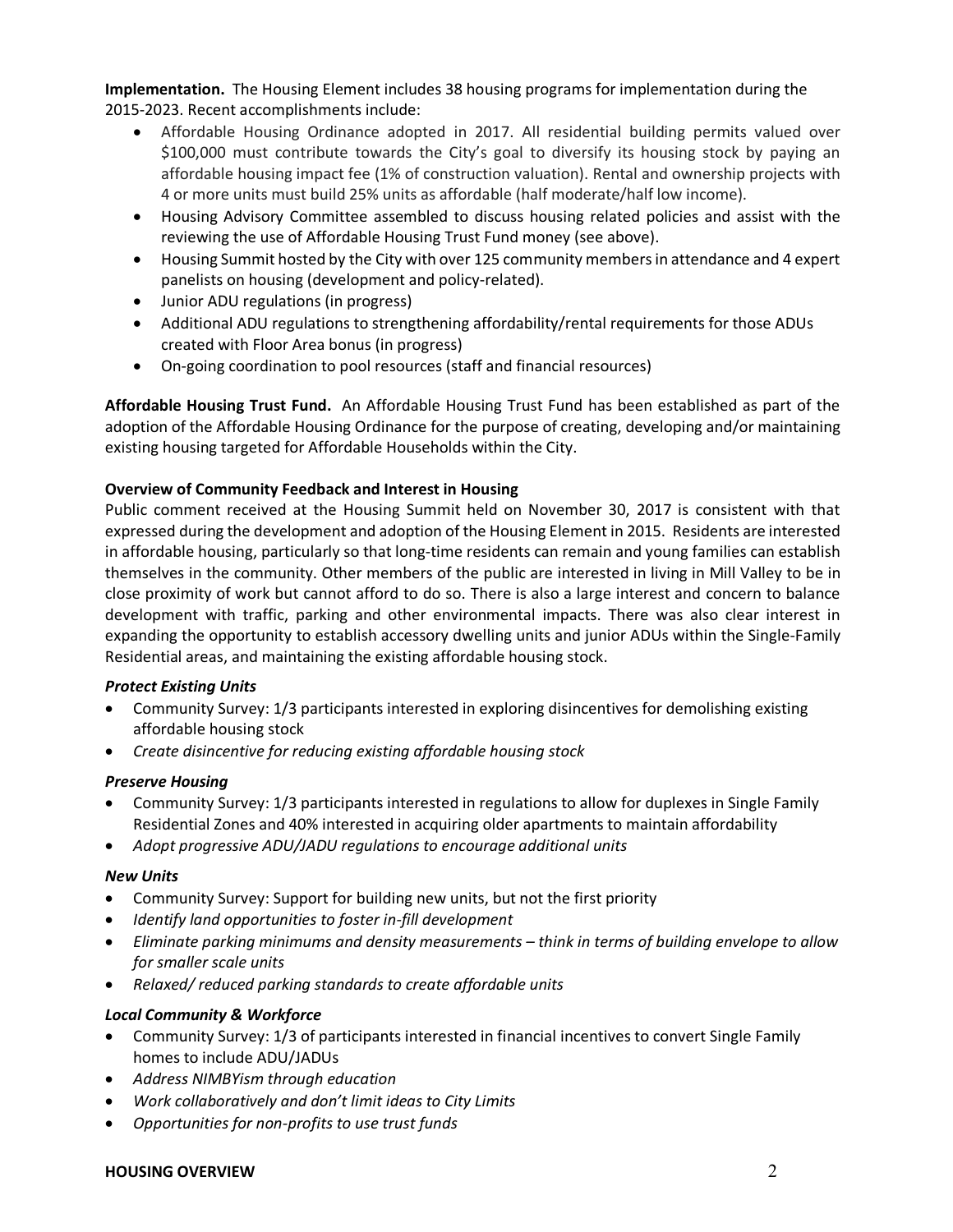**Housing Data & Statistics.** The tables below may be helpful in as part of policy discussions based on the housing characteristics of Mill Valley.

| <b>Marin County Affordable Income Limits by Household Size</b> |             |                  |                  |                    |
|----------------------------------------------------------------|-------------|------------------|------------------|--------------------|
| <b>Affordability level</b>                                     | % of median | Two-person       | Three-person     | <b>Four-person</b> |
| (based on Annual<br>Income)                                    | income      | household        | household        | household          |
| Median Income (50%)                                            |             | \$94,700         | \$106,550        | \$118,400          |
| <b>Extremely Low</b>                                           | 30%         | \$35,200 or less | \$39,600 or less | \$44,000 or less   |
| Very Low                                                       | 31-50%      | Up to \$58,650   | Up to \$66,000   | Up to \$73,300     |
| Low                                                            | 51-80%      | Up to \$93,950   | Up to \$105,700  | Up to \$117,400    |
| Moderate                                                       | 81-120%     | Up to \$113,650  | Up to \$116,350  | Up to \$142,100    |

### **Levels of Affordable Housing**

Source: Marin Housing Authority.

# **The Range of Affordable Housing Assistance (from extremely low income to moderate income)**

- Homeless Shelters
- Transitional & Supportive Housing
- Public Housing
- Assisted Housing (Section 8 Vouchers)
- Rental Housing (Low Income Housing Tax Credits, inclusionary)
- First-Time Homebuyer (Inclusionary housing as part of development projects)

#### **Deed Restricted Affordable Housing In Mill Valley**

| Inclusionary Housing (as part of development projects) |             |  |  |
|--------------------------------------------------------|-------------|--|--|
| Rental and ownership units (since 1988)                | $37+$ units |  |  |
| <b>Public Assisted Housing</b>                         |             |  |  |
| Shelter Hill (1977): family housing                    | 75 units    |  |  |
| Redwoods (1972): senior housing                        | 60 units    |  |  |
| Kruger Pines (1971): senior disabled housing           | 56 units    |  |  |
| Pickleweed (1986): family housing                      | 32 units    |  |  |
| Camino Alto Apts (1983): disabled housing              | 24 units    |  |  |
| Homestead Terrace (1969): senior disabled housing      | 28 units    |  |  |
| Alto Station (1995): family housing                    | 17 units    |  |  |
| Mill Creek Apartments (2004): disabled housing         | 9 units     |  |  |
| <b>Total Units</b>                                     | 338 units   |  |  |